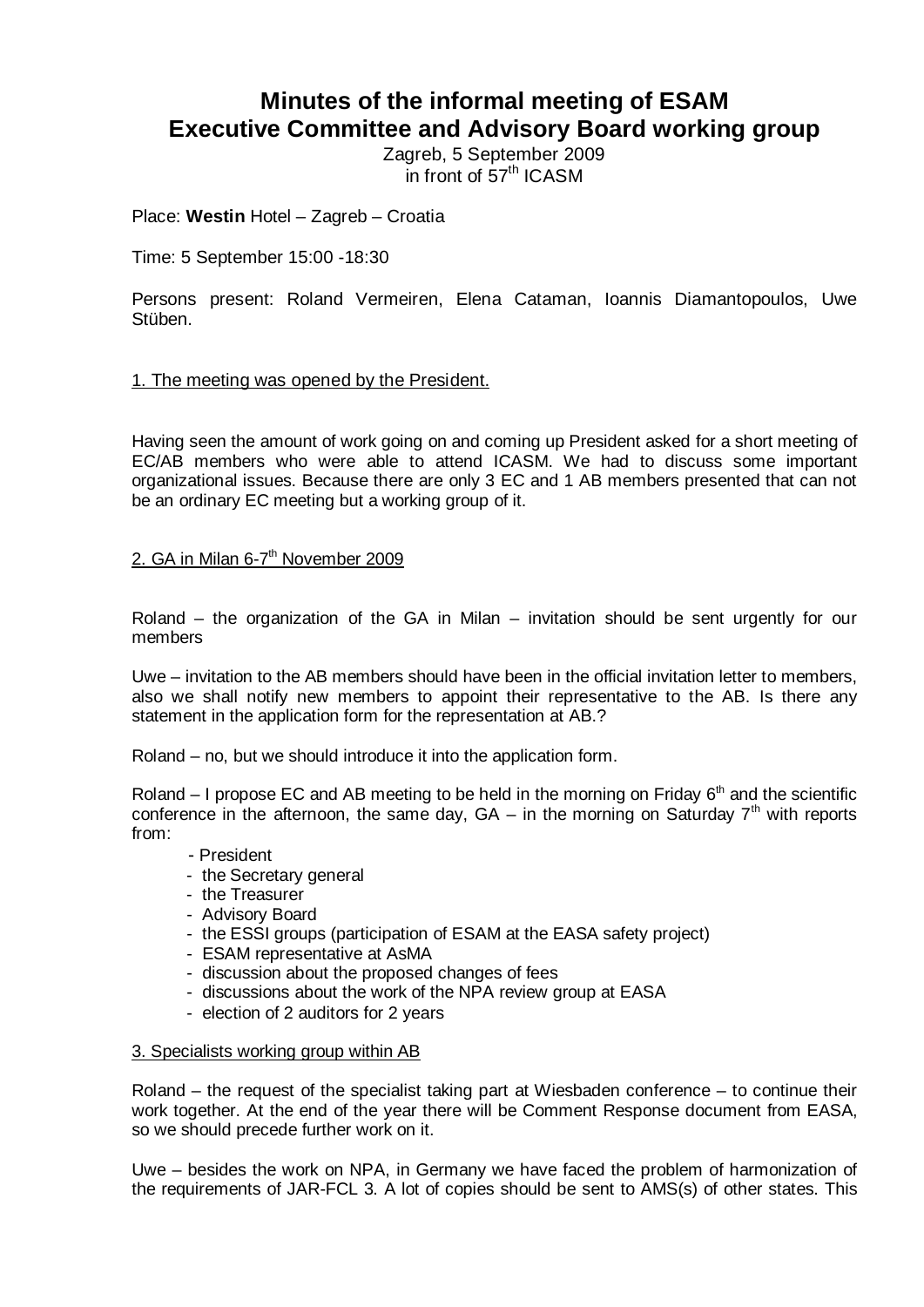does not mean a harmonization that was intended to be created within JAA states. We could think how to solve it from ESAM level.

Ioannis – we also have this problem, it should be discussed and solved.

Roland – about EASA standardisation work – the European union has given EASA the task to continue MEST and LIST inspections according to the JAA standards but since JAA does not exist anymore and EASA in not yet legally competent there is a juridical problem therefore the results of the inspections are sent to all EU states who have individually the right for mutual recognition of certificates and licenses until EASA gets legal competence

Uwe – In Germany within 3 AMC(s) we try to find a common way and organize our work together. The same way could be done at specialist group conference to discuss and work out a common strategy.

# 4. Presence of ESAM at AsMA meetings.

Roland – at AsMA meetings ESAM will always contribute maybe in future with abstracts or panels. Next vear we will have a general informal meeting as this vear Next year we will have a general informal meeting as this year Apart from this we will also contact the European associations who hold now panels in their own language French, German and Spanish but sometimes attract only a small audience. To inquire if they would be open to hold a European panel including their national panels but in English to attract more people.

Ioannis – each group could make a scientific program by itself then a coordinator (Hans and me) could combine it and discuss all necessary arrangements with AsMA organizers – that will be a European panel.

Roland – we should designate people to do coordinating work. Bringing people together will have mutual benefit for all our members. Probably we should have a group of people who will be responsible for the scientific activity of ESAM.

#### 5. Conferences of ESAM (ECAM).

Roland – there is an intention of American colleagues to attend ESAM conferences.

Uwe – next year, at the end of August in Wiesbaden we will have the refresh seminar, where FAA specialists will be present and national congress of German association will be held. That could be a possibility to organize a conference.

Roland – it would be good for a specialist's group meeting. That will be the time for the work on the Comment response document from EASA.

Elena – there are many problems in medical certification that could be discussed at such meetings. Specialists in different fields of aviation medicine very much welcomed such common work as they had had in Wiesbaden.

Ioannis – on behalf of the Hellenic Society and General Flight Surgeon of Greece I would like to invite ESAM to bring ECAM next year in Greece, historical centre of Athens. All financial part for the 4 days of organization will be sponsored by the host.

Roland – thank you Ioannis for the invitation, it is nice and kind from your association and air force of Greece to take the organization costs of ESAM meeting, taking into account our financial status.